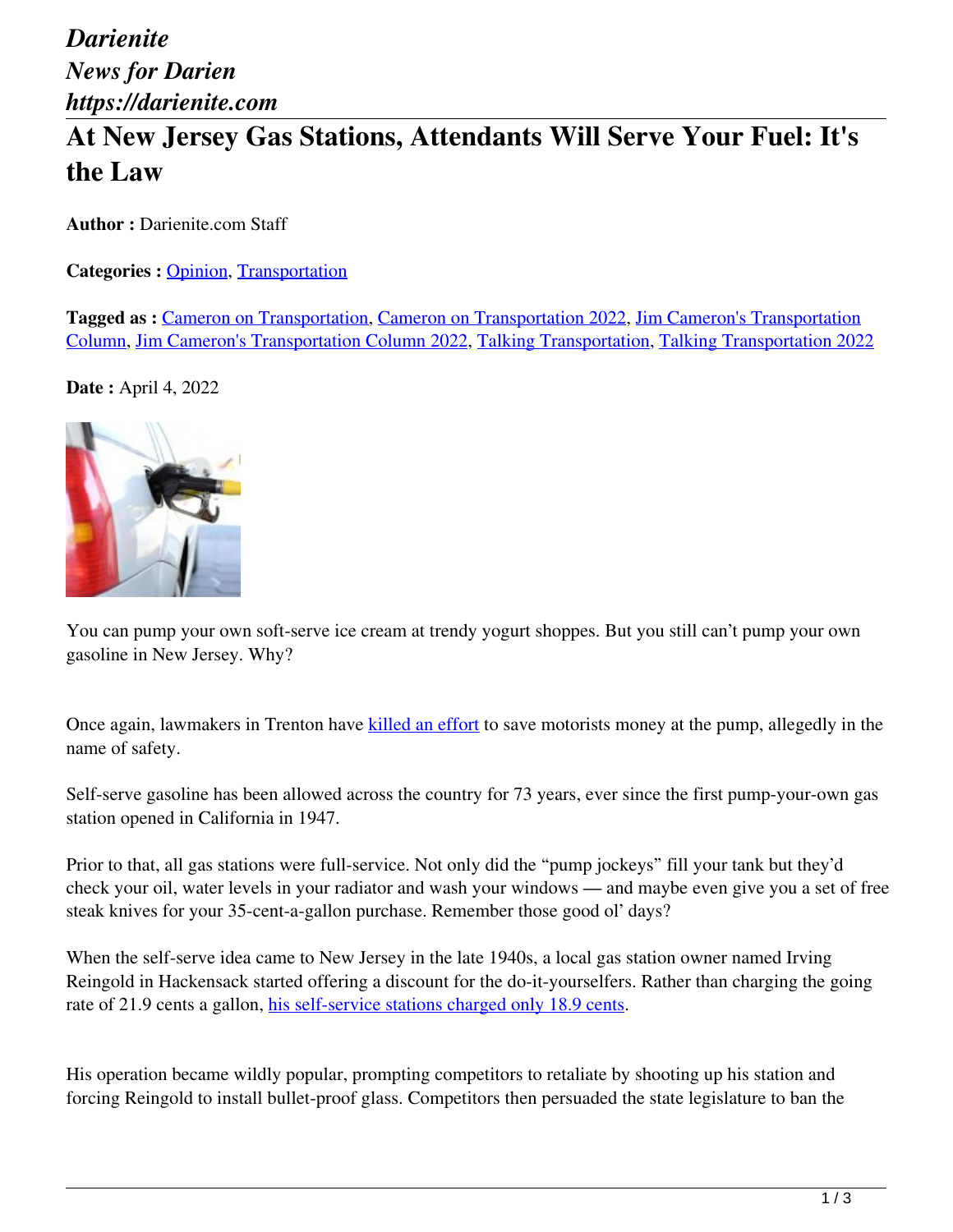## *Darienite News for Darien https://darienite.com*

\_\_\_\_\_\_\_\_\_\_\_\_\_\_\_\_\_\_\_\_

practice of self-serve, and Reingold eventually went out of business.

So, in 1949 Trenton lawmakers passed the Retail Gasoline Dispensing Safety Act, which read:

"Because of the fire hazards directly associated with dispensing fuel, it is in the public interest that gasoline station operators have the control needed over that activity to ensure compliance with appropriate safety procedures, including turning off vehicle engines and refraining from smoking while fuel is dispensed."

That law is still on the books in New Jersey, the only such state law in the nation. But recent polls show 73% of Garden-staters actually prefer being served by attendants. Some of them have never pumped their own gas in a lifetime of driving.

The fine for violating the law is \$500, though it's seldom enforced. Try pumping your own gas in New Jersey, assuming you can activate the pump, and you're more likely to get a scolding than a ticket — as I have found from personal experience. One study in 2015 showed that state had issued zero infractions in the previous two years for that heinous "crime."

The town of Huntington on Long Island has a similar ban on self-serve, despite appeals from gas station owners to stay competitive.

Garden State residents have been trying for years to rescind their self-serve ban.

In 2015, State Assemblyman Dean O'Scanlon introduced a bill to allow self-serve, saying he was "offended by people that argue that New Jerseyians are mentally incapable of pumping their own gas without setting themselves on fire."

Cynics say that New Jersey's self-service ban is to protect thousands of pump-jockey jobs and higher profit margins for station owners.

Here in Connecticut, lawmakers seem to trust Nutmeggers with pumping their own fuel. The new technology at pumps helps prevent accidents and the cases of motorist self-immolation are exceedingly rare — so far.

*Jim Cameron has been a Darien resident for more than 25 years. He is the founder of the Commuter Action* Group*, sits on the* Merritt Parkway Conservancy *board and also serves on the Darien RTM and as program* director for Darien TV79. You can reach him at **CommuterActionGroup@gmail.com.**